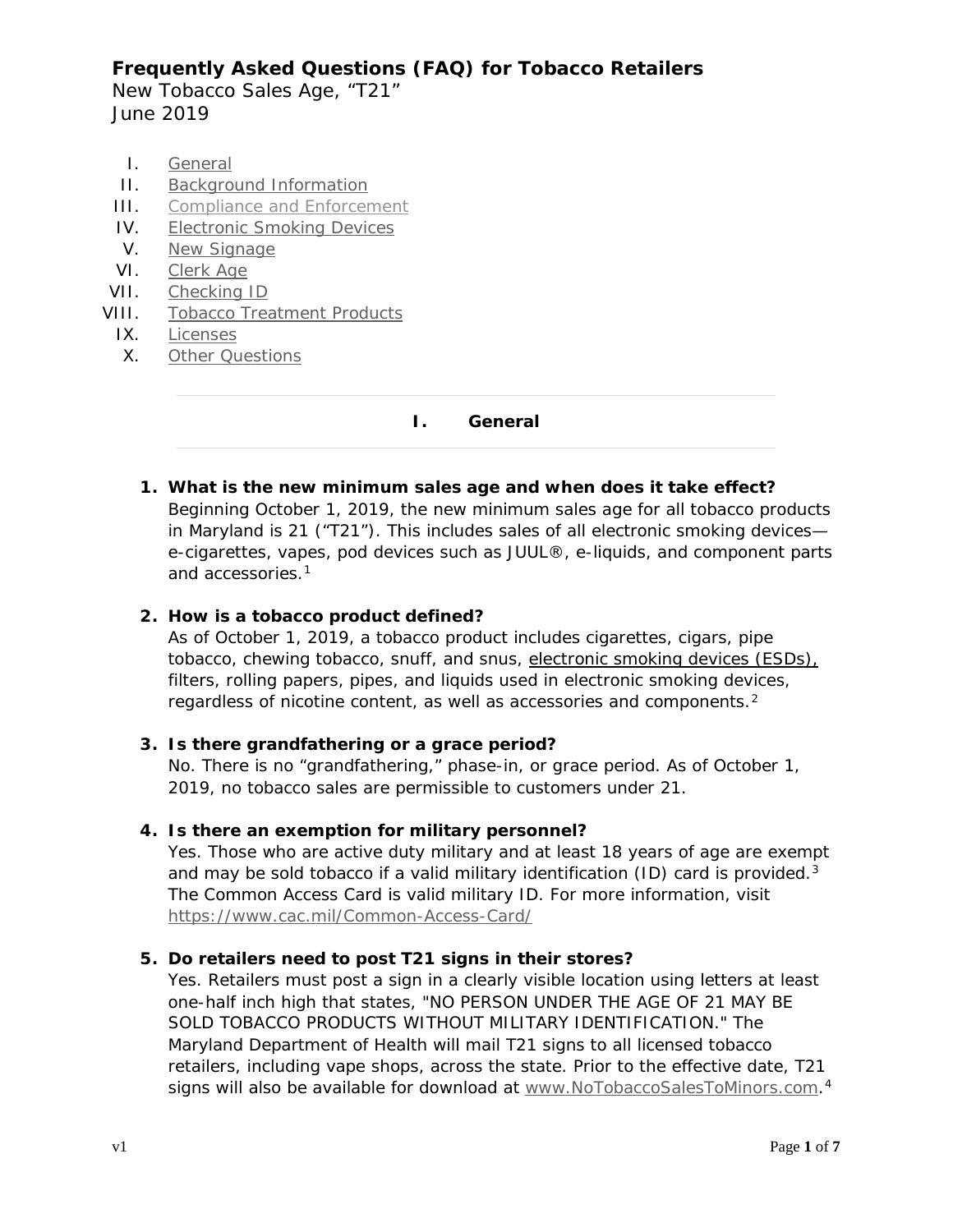<span id="page-1-0"></span>New Tobacco Sales Age, "T21" June 2019

### **II. Background Information**

#### **1. Why is raising the minimum sales age to 21 important?**

In 2018, the U.S. Surgeon General warned that e-cigarette use among youth is now an epidemic.[5](#page-6-4) Between 2017 and 2018, current e-cigarette use increased 78 percent among U.S. high school students; in 2018, more than 3.6 million U.S. youth, including 1 in 5 high school students and 1 in 20 middle school students, reported current e-cigarette use.<sup>6</sup> Raising the sales age to 21 helps reduce youth access to e-cigarettes and other tobacco products, which reduces the likelihood of them ever starting to use tobacco. Most adults who smoke or use tobacco started by age 21.[7](#page-6-6)

#### <span id="page-1-1"></span>**2. Have similar laws been implemented elsewhere?**

At least 14 states and 475 localities have raised the sales age to 21.[8](#page-6-7)

#### **III. Compliance and Enforcement**

### **1. What do retailers need to do to comply with the new T21 law?** Retailers need to:

- 1. Display new T21 signage in a clearly visible location.
- 2. Use a driver's license or government-issued ID to verify customer age.
- 3. Train all staff on the following steps for every tobacco sale:
	- Ask for valid ID from everyone under 27 attempting to purchase tobacco products (federal law).
	- Check ID to make sure each customer is at least 21.
	- Refuse to sell tobacco products to everyone under 21 (except active duty military with valid ID).

#### **2. Who enforces the new T21 law?**

The Maryland Department of Health, including local health departments, and local law enforcement agencies are authorized to enforce the T21 law.<sup>[9](#page-6-8)</sup>

### **3. Will retailers be inspected for illegal tobacco sales to individuals under 21?**

Yes. State and local enforcement agencies are authorized to conduct random, unannounced inspections at retail sites and to use persons younger than 21 years of age to conduct enforcement activities.<sup>[10](#page-6-9)</sup>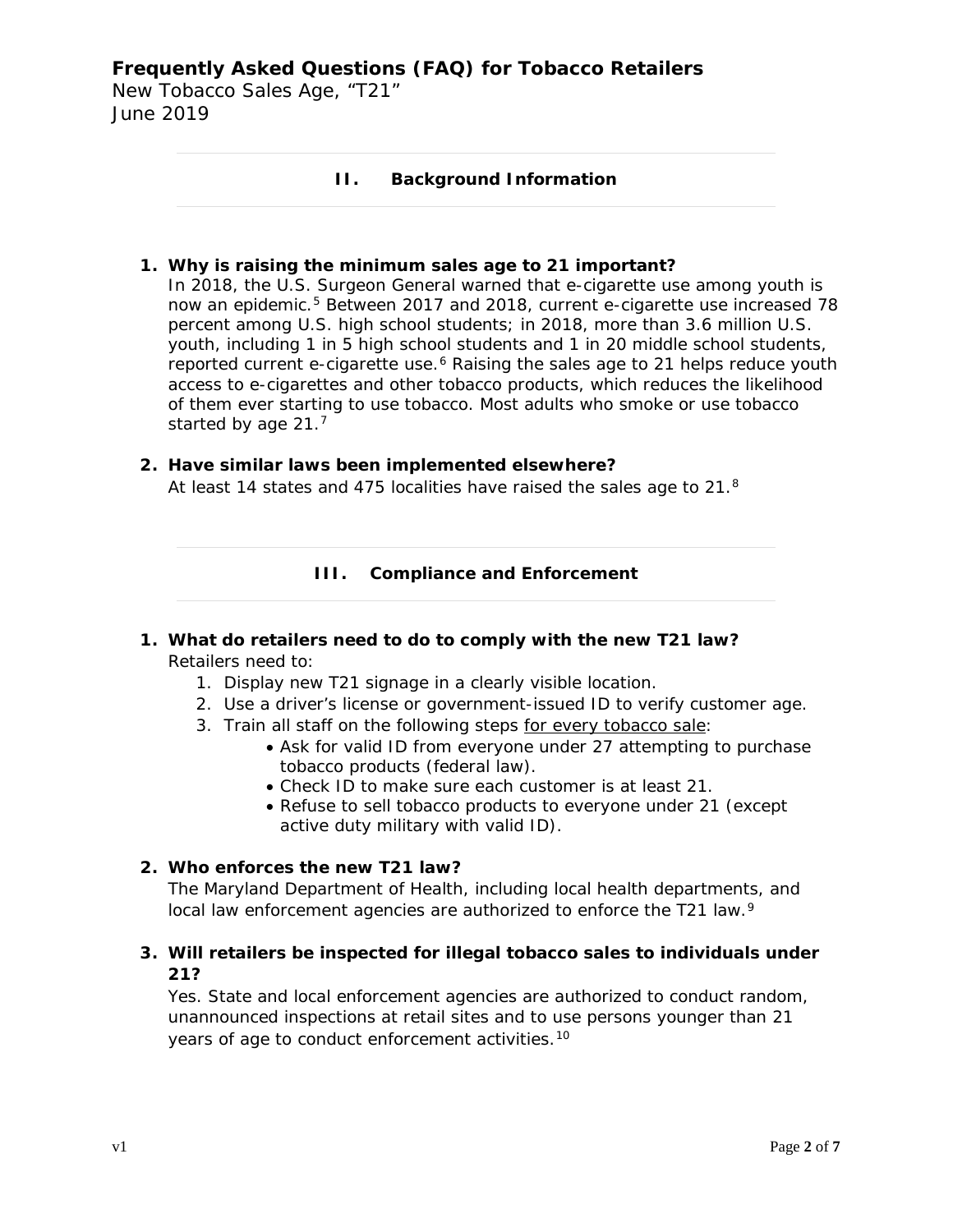New Tobacco Sales Age, "T21" June 2019

## **4. Will FDA be checking for compliance with T21?**

FDA conducts its own retail inspections, separate from state and local enforcement. The federal tobacco sales age remains at 18; however, FDA requires an ID check for all customers under 27[.11](#page-6-10)

## **5. What are the fines and penalties for selling tobacco products to individuals under 21?**

Penalties can include criminal and civil fines, as follows:

- \$300 for first violation;
- \$1,000 for second violation within two years;
- \$3,000 for each subsequent violation within two years of the preceding violation.[12](#page-6-11)

#### **6. Who is responsible for paying fines for T21 violations?**

Civil fines are paid by the retailer, regardless of who illegally sold tobacco.<sup>[13](#page-6-12)</sup> Criminal fines are the responsibility of the individual or entity that received the criminal citation.[14](#page-6-13)

**7. If a retailer trains staff on the new T21 law and the staff acknowledge this training in writing, is the retailer still liable if a staff member sells tobacco to a person under 21?** 

Yes. Retailers are responsible for civil fines resulting from illegal sales at their establishment. Free training is available 24/7 at [www.NoTobaccoSalesToMinors.com.](http://www.notobaccosalestominors.com/)

**8. Does the new state T21 law apply to local jurisdictions that have an ordinance stating the minimum age of sale for tobacco products is 18 years of age?**

<span id="page-2-0"></span>Yes. Maryland's T21 law applies in every jurisdiction. Local tobacco sales laws may additionally be enforced.

## **IV. Electronic Smoking Devices (e-cigarettes/vapes)**

### **1. How is an electronic smoking device (ESD) defined?**

As of October 1, 2019, an electronic smoking device (ESD) is defined as a tobacco product and includes electronic cigarettes, electronic cigars, electronic cigarillos, electronic pipes, electronic hookah, vape pens, pod devices such as JUUL®, vaping liquid and any component, part, or accessory of such a device, regardless of whether it is sold separately, including any substance intended to be aerosolized or vaporized during use of the device.<sup>[15](#page-6-14)</sup>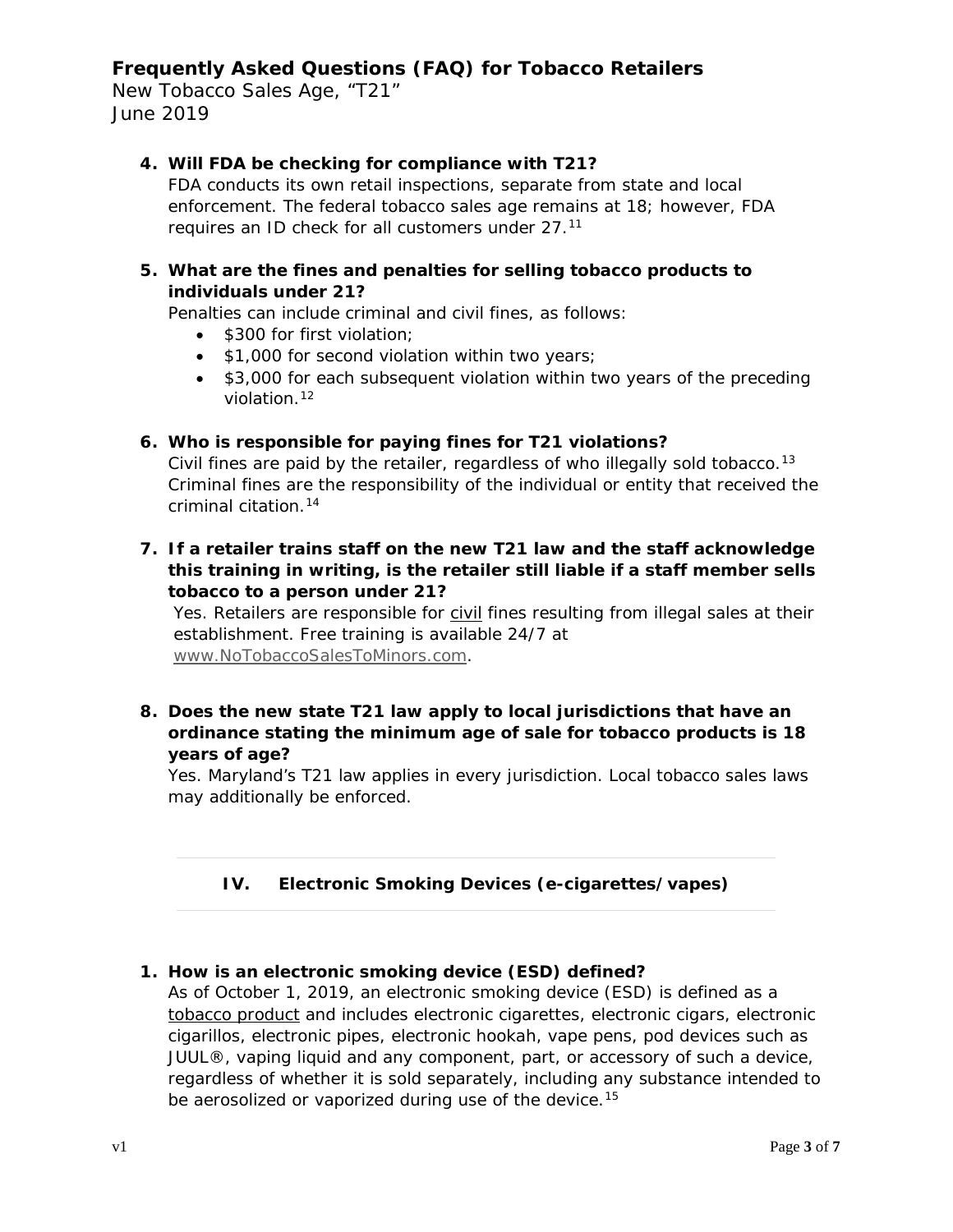New Tobacco Sales Age, "T21" June 2019

**2. Can retailers sell non-nicotine e-cigarettes (vapes) or non-nicotine eliquid to individuals under 21?**

No. E-cigarettes (vapes) as well as e-liquids, regardless of nicotine content, are considered tobacco products and cannot be sold to anyone under 21.

**3. Can retailers sell e-cigarettes (vapes) or e-liquid containing CBD to individuals under 21?**

No. E-cigarettes, vapes, vaping liquids as well as any substance intended to be aerosolized or vaporized during the use of electronic smoking devices are considered tobacco products and cannot be sold to anyone under 21.[16](#page-6-15)

- **4. Can retailers sell an e-cigarette, vape pen, or rolling papers for use with marijuana to someone under 21 with a medical marijuana card?** No. Maryland law prohibits retailers from selling e-cigarettes, vape pens, or rolling papers to anyone under age 21.
- **5. Can retailers sell wire, metal, or cotton designed for use in atomizers to individuals under age 21?**

No. If the wire, metal, or cotton is designed for use in an atomizer, it is considered a tobacco product under state law, which includes components, parts and accessories of tobacco products, whether or not sold separately.<sup>[17](#page-6-16)</sup>

### **6. Can retailers sell shisha to individuals under 21?**

<span id="page-3-0"></span>No. Shisha is considered a tobacco product since it is made or derived from tobacco, and cannot be sold to anyone under age 21.[18](#page-6-17)

**V. New Signage**

- **1. Where can retailers obtain a sign compliant with the new T21 law?** Prior to October 1, 2019, signs will also be made available to download, along with other training materials and resources at [www.NoTobaccoSalesToMinors.com.](http://www.notobaccosalestominors.com/)
- **2. Are retailers required to use the sign provided by the Maryland Department of Health?**

No. Any sign that meets the legal requirements (outlined earlier) is acceptable. However, using the free sign from the Maryland Department of Health ensures the retail outlet is following the law.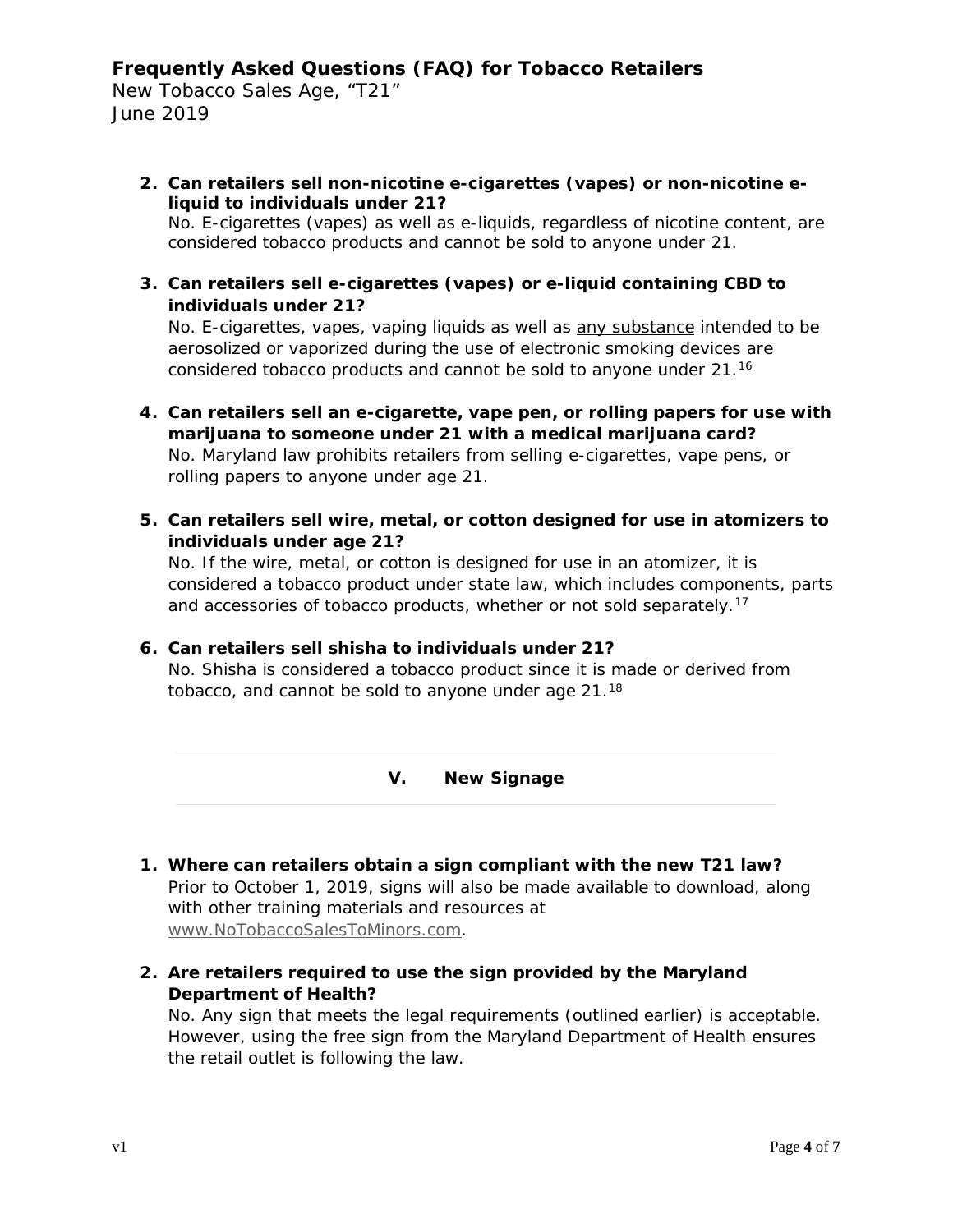New Tobacco Sales Age, "T21" June 2019

<span id="page-4-0"></span>**3. What if retailers don't post a sign compliant with the new T21 law?** The Office of the Comptroller has the authority over signage requirements and may enforce this provision.<sup>[19](#page-6-18)</sup>

**VI. Clerk Age**

<span id="page-4-1"></span>**1. Are clerks younger than 21 permitted to sell tobacco products?** Yes. Provided the proper work permits are in place, there is no specific minimum age requirement for clerks to sell tobacco products.[20](#page-6-19)

#### **VII. Checking ID**

#### **1. What is a valid ID?**

A current (not expired) driver's license or valid government-issued ID (e.g., passport). School and employer-issued ID are not acceptable.<sup>[21](#page-6-20)</sup>

#### **2. How should I determine if a customer is 21?**

In Maryland, the Motor Vehicle Administration (MVA) issues a vertical driver's license or ID card to persons under 21. Out-of-state driver's licenses and other forms of government-issued ID may not have a vertical orientation for persons under 21 so be sure to check date of birth. For members of the military, check the date of birth on the back of the Common Access Card to ensure age is at least 18. **In all cases, confirm that the ID matches the customer and is valid (not expired).**

#### **VIII. Tobacco Treatment Products**

<span id="page-4-2"></span>**1. Can retailers sell tobacco treatment products such as the patch, gum, or lozenge to individuals under 21?**

Over-the-counter FDA-approved tobacco cessation aids may be sold to individuals who are 18 and older; anyone under 18 needs a physician prescription for tobacco treatment products.<sup>22</sup>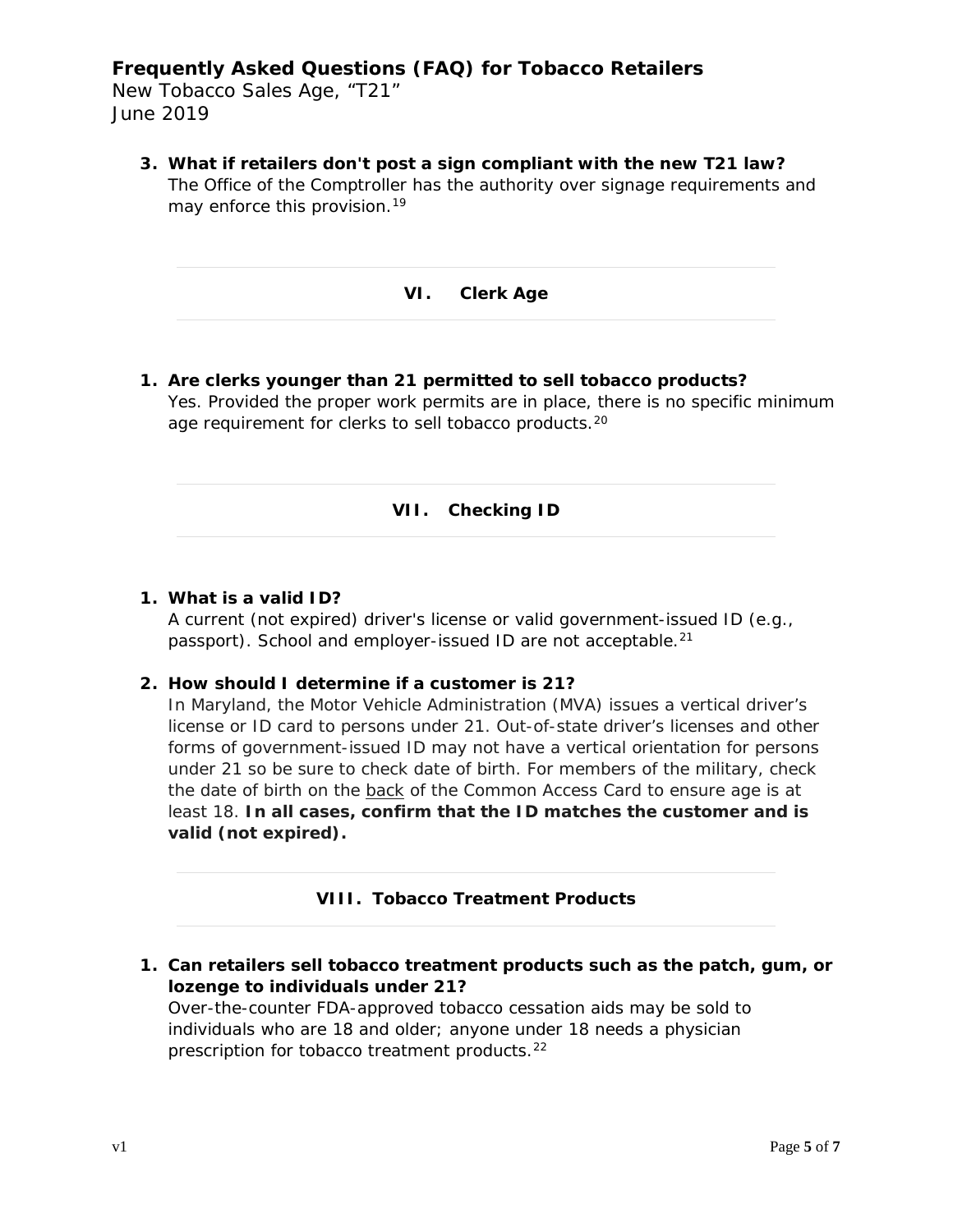New Tobacco Sales Age, "T21" June 2019

#### **2. Where can I find resources for quitting tobacco use?**

Free posters, wallet cards, and other materials can be downloaded – or shipped to your retail location at no cost. Visit [www.smokingstopshere.com.](http://www.smokingstopshere.com/) Additionally, the Maryland Tobacco Quitline (1-800-QUIT-NOW) is a free service available 24/7 to Marylanders ages 13 and older who are ready to quit use of any tobacco product, including e-cigarettes. Callers ages 18 and older may be eligible for free nicotine replacement therapy (e.g., patch, gum, lozenge).

#### **IX. Licenses**

<span id="page-5-1"></span><span id="page-5-0"></span>**1. What are the current tobacco license fees?** Find current information on tobacco license fees at <https://www.marylandtaxes.gov/default.shtml>

#### **X. Other Questions**

### **1. When and how are retailers notified of the new T21 law?**

Prior to the law's effective date, October 1, 2019, the Maryland Department of Health, Center for Tobacco Prevention and Control (CTPC), will mail information and new T21 compliant signs to licensed tobacco retailers across the state. Free materials will also be available at [www.NoTobaccoSalesToMinors.com.](http://www.notobaccosalestominors.com/)

### **2. Are there penalties for individuals under 21 who attempt to purchase tobacco products?**

No. As of October 1, 2019, there are no penalties for underage purchase or possession of tobacco[.23](#page-6-22) Youth purchase and possession laws have not been shown to be effective in reducing youth access and may unfairly target certain groups, including minority groups.

### **3. How do I report an illegal tobacco sale?**

If an illegal sale is suspected, violation concerns can be reported to local law enforcement, your local health department, or the Maryland Department of Health at 1-866-703-3266. These reports may be given anonymously.

### **4. Who does retailer refer to?**

For these purposes, a retailer is the same as a licensee or owner.